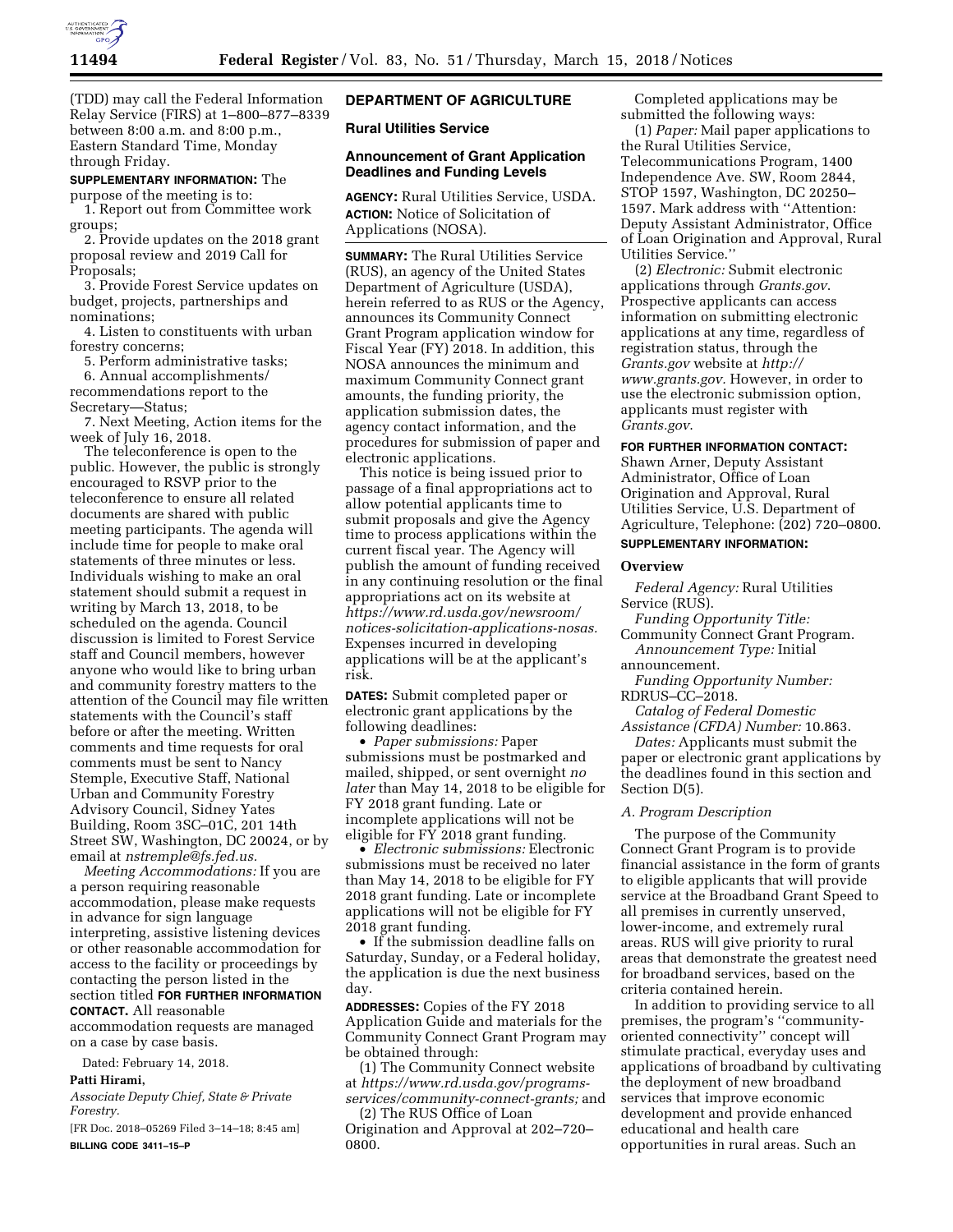approach will also give rural communities the opportunity to benefit from the advanced technologies that are necessary to achieve these goals. The regulation for the Community Connect Program can be found at 7 CFR part 1739.

As in years past, the FY 2018 Community Connect Grant Application Guide has been updated based on program experience. All applicants should carefully review and prepare their applications according to instructions in the FY 2018 Application Guide and sample materials. Expenses incurred in developing applications will be at the applicant's own risk.

#### *B. Federal Award Information*

In accordance with 7 CFR 1739.2, the Administrator has established a minimum grant request amount of \$100,000 and a maximum grant request amount of \$3,000,000 per application for FY 2018.

The standard grant agreement, which specifies the term of each award, is available at *[https://www.rd.usda.gov/](https://www.rd.usda.gov/files/CCGrantAgreement.pdf)  [files/CCGrantAgreement.pdf.](https://www.rd.usda.gov/files/CCGrantAgreement.pdf)* The Agency will make awards, and successful applicants will be required to execute documents appropriate to the project before the Agency will advance funding.

While prior Community Connect grants cannot be renewed, existing Community Connect awardees may submit applications for new projects. The Agency will evaluate project proposals from existing awardees as new applications. All grant applications must be submitted during the application window.

#### *C. Eligibility Information*

1. Eligible Applicants (See 7 CFR 1739.10)

a. Only entities legally organized as one of the following are eligible for Community Connect Grant Program financial assistance:

i. An incorporated organization.

ii. An Indian tribe or tribal organization, as defined in 25 U.S.C.

450b. iii. A state or local unit of government.

iv. Other legal entity, including a cooperative, private corporation, or limited liability company organized on a for-profit or not-for-profit basis.

b. Applicants must have the legal capacity and authority to enter into contracts, to comply with applicable federal statutes and regulations, and to own and operate the broadband facilities as proposed in their application.

c. Applicants must have an active registration with current information in the System for Award Management (SAM) at *<https://www.sam.gov>*and have a Dun and Bradstreet (D&B) Data Universal Numbering System (DUNS) number. Further information regarding SAM registration and DUNS number acquisition can be found in Sections D(3) and D(4) of this NOSA.

# 2. Ineligible Applicants

a. The following entities are *not eligible* for Community Connect Grant Program financial assistance:

i. Individuals and partnerships ii. Corporations that have been convicted of a Federal felony within the past 24 months. Any corporation that has been assessed to have any unpaid federal tax liability, for which all judicial and administrative remedies have been exhausted or have lapsed and is not being paid in a timely manner pursuant to an agreement with the authority responsible for collecting the tax liability, is not eligible for financial assistance.

b. In accordance with the Consolidated Appropriations Act, 2016, Sections 743–4, no funds may be available ''for a contract, grant, or cooperative agreement with an entity that requires employees or contractors of such entity seeking to report fraud, waste, or abuse to sign internal confidentiality agreements or statements prohibiting or otherwise restricting such employees or contractors from lawfully reporting such waste, fraud, or abuse to a designated investigative or law enforcement representative of a Federal department or agency authorized to receive such information.''

3. Cost Sharing or Matching

The Community Connect Grant Program requires matching contributions for grants. See 7 CFR 1739.14 and the FY 2018 Application Guide for information on required matching contributions.

a. Grant applicants must demonstrate matching contributions in cash of at least fifteen percent (15%) of the requested grant amount. Matching contributions must be used solely for the Project and shall not include any financial assistance from federal sources unless there is a federal statutory exception specifically authorizing the federal financial assistance to be considered as such as discussed in 7 CFR 1739.14.

b. Applications that do not provide sufficient documentation of the required fifteen percent match will be declared ineligible.

#### 4. Funding Restrictions

a. Eligible grant purposes. Grant funds may be used to finance:

i. The construction, acquisition, or leasing of facilities, including spectrum, land or buildings to deploy service at the Broadband Grant Speed to all participating Critical Community Facilities and all required facilities needed to offer such service to all residential and business customers located within the Proposed Funded Service Area;

ii. The improvement, expansion, construction, or acquisition of a Community Center that furnishes free internet access at the Broadband Grant Speed and provides Computer Access Points. Grant funds provided for such costs shall not exceed the lesser of ten percent (10%) of the grant amount requested or \$150,000; and

iii. The cost of bandwidth to provide service free of charge at the Broadband Grant Speed to Critical Community Facilities for the first two (2) years of operation.

b. Ineligible grant purposes. Grant funds may not be used to finance:

i. The duplication of any existing Broadband Service provided by another entity.

ii. Operating expenses other than the cost of providing bandwidth at the Broadband Grant Speed to the Critical Community Facilities for two (2) years.

iii. Any other operating expenses not specifically permitted in 7 CFR 1739.12.

c. *Other.* For more information, see 7 CFR 1739.3 for definitions, 7 CFR 1739.12 for eligible grant purposes, and 7 CFR 1739.13 for ineligible grant purposes.

## 5. Other

Eligible projects must propose to fulfill the following requirements (see 7 CFR 1739.11 for more information):

a. *Minimum Broadband Service.* RUS uses this measurement to determine whether a proposed funded service area is served or unserved. Until otherwise revised in the **Federal Register,** the minimum rate-of-data transmission that qualifies as Minimum Broadband Service is ten (10) megabits per second downstream and one (1) megabit per second upstream for both fixed and mobile broadband service. RUS will determine that Broadband Service *does not exist* for areas with no broadband access or whose access is *less than* 10 Mbps downstream plus 1 Mbps upstream.

b. *Minimum Broadband Grant Speed.*  The minimum bandwidth that an applicant *must* propose to deliver to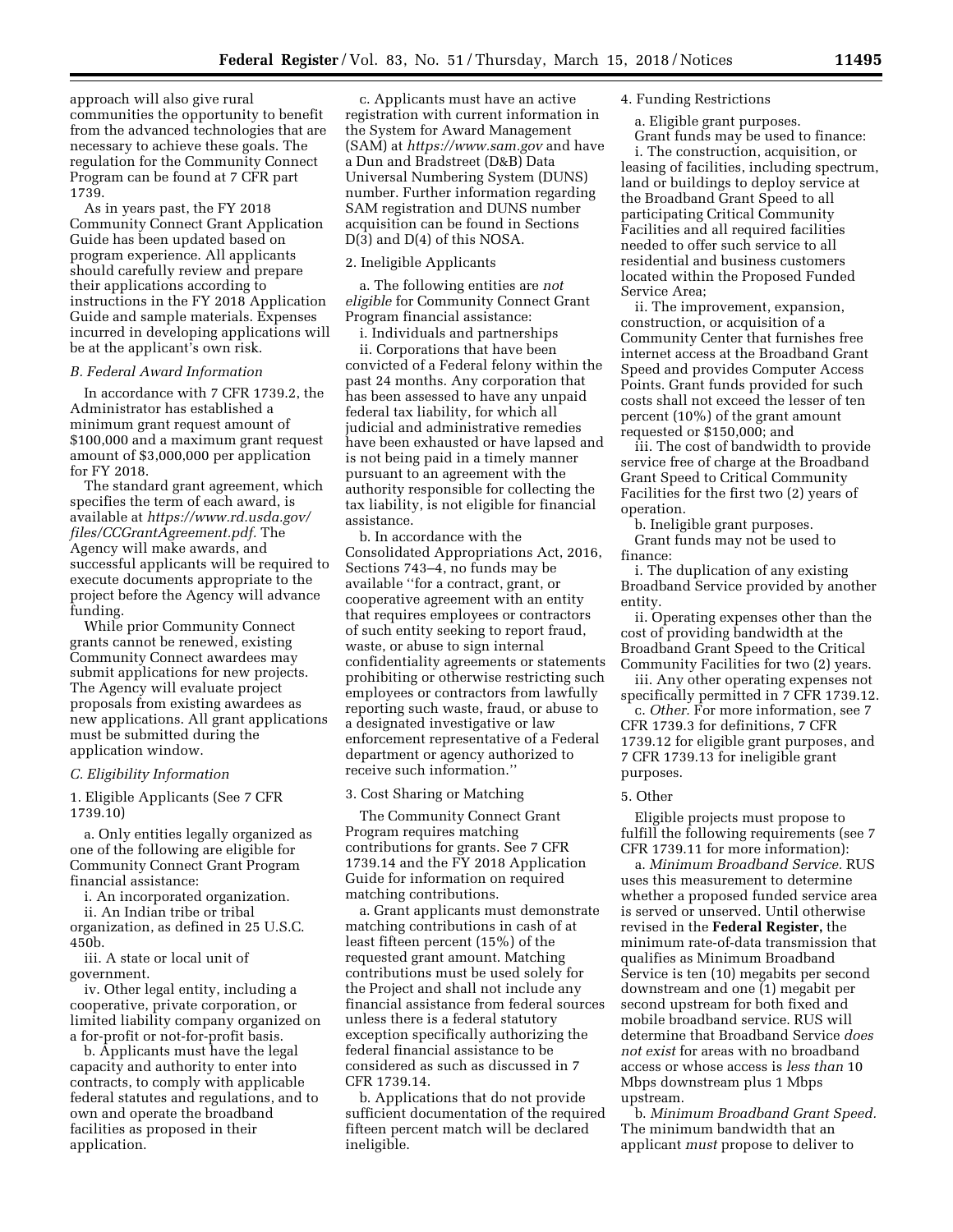every customer in the proposed funded service area. Until otherwise revised in the **Federal Register,** the minimum rateof-data transmission that qualifies as Minimum Broadband Grant Speed is twenty-five (25) megabits downstream and three (3) megabits upstream for both fixed and mobile service to the customer.

c. *Rural Area.* A Rural Area refers to any area, as confirmed by the most recent decennial Census of the United States, which is not located within:

i. A city, town, or incorporated area that has a population of greater than 20,000 inhabitants; or

ii. An urbanized area contiguous and adjacent to a city or town that has a population of greater than 50,000 inhabitants. For purposes of the definition of Rural Area, an urbanized area means a densely populated territory as defined in the most recent decennial Census.

d. *Proposed Funded Service Area (PFSA).* Applicants must define a contiguous geographic area within an eligible Rural Area, in which Broadband Service does not currently exist, and where the applicant proposes to offer service at the Broadband Grant Speed to all residential and business customers. A PFSA must not overlap with Service Areas of current RUS borrowers and grantees.

e. *Critical Community Facilities.*  Applicants must propose to offer service, free of charge to users, at the Broadband Grant Speed to all Critical Community Facilities located within the Proposed Funded Service Area for at least two (2) years.

f. *Community Center.* Applicants must propose to provide a Community Center, within the PFSA, with at least two (2) Computer Access Points and wireless access at the Broadband Grant Speed free of charge to users for at least two (2) years.

# *D. Application and Submission Information*

The FY 2018 Application Guide provides specific detailed instructions for each item in a complete application. The Agency emphasizes the importance of including every required item and strongly encourages applicants to follow the instructions carefully, using the examples and illustrations in the FY 2018 Application Guide. Prior to official submission of applications, applicants may request technical assistance or other application guidance from the Agency, as long as such requests are made prior to April 30, 2018. Agency contact information can be found in Section G of this NOSA. The Agency will not solicit or consider scoring or eligibility information that is submitted after the application deadline. The Agency reserves the right to contact applicants to seek clarification information on materials contained in the submitted application. See the FY 2018 Application Guide for a full discussion of each required item. For a comprehensive list of all information required in a grant application, refer to 7 CFR 1739.15.

1. Address To Request Application Package

The FY 2018 Application Guide, copies of necessary forms and samples, and the Community Connect Grant Program Regulation are available in the following locations:

a. Community Connect Grant Program web page at *[https://www.rd.usda.gov/](https://www.rd.usda.gov/programs-services/community-connect-grants)  [programs-services/community-connect](https://www.rd.usda.gov/programs-services/community-connect-grants)[grants.](https://www.rd.usda.gov/programs-services/community-connect-grants)* 

b. The Office of Loan Origination and Approval in RUS; call 202–720–0800.

2. Content and Form of Application Submission

a. Carefully review the Community Connect Application Guide and the 7 CFR part 1739, which detail all necessary forms and worksheets. A table summarizing the necessary components of a complete application can be found in Section D(2)(d).

b. *Submission of Application Items.*  Given the high volume of program interest, applicants should submit the required application items in the order indicated in the FY 2018 Application Guide. Applications that are not assembled and tabbed in the specified order impede timely determination of eligibility. For applications with inconsistencies among submitted copies, the Agency will base its evaluation on the original signed application received.

c. *Additional Information.* The Agency may ask for additional or clarifying information for applications submitted by the deadline which appear to meet the eligibility requirements, but require further review.

d. *Table of Required Information in a Complete Grant Application.* This table summarizes and categorizes the items required in a grant application.

| Application item                                                    | Regulation                | Comments                                    |
|---------------------------------------------------------------------|---------------------------|---------------------------------------------|
| A. Application for Federal Assistance Form<br>SF-424 Standard Form: |                           | Form provided in FY 2018 Application Guide. |
| A-2 SAM Registration Information                                    |                           | Form provided in FY 2018 Application Guide. |
|                                                                     |                           | Form provided in FY 2018 Application Guide. |
|                                                                     |                           | Form provided in FY 2018 Application Guide. |
| B. Executive Summary of the Project                                 |                           | Narrative.                                  |
|                                                                     |                           | Narrative & Documentation.                  |
|                                                                     |                           | Narrative & Documentation.                  |
|                                                                     |                           | Documentation.                              |
|                                                                     | 7 CFR part 1970           | Narrative & Documentation.                  |
|                                                                     |                           | Provided in RUS web-based Mapping Tool.     |
|                                                                     |                           | Documentation.                              |
|                                                                     |                           | Narrative & Documentation.                  |
| Construction Build-out and Project Milestones                       |                           | Form provided in FY 2018 Application Guide. |
|                                                                     |                           | Form provided in FY 2018 Application Guide. |
|                                                                     |                           | Narrative.                                  |
| H. Financial Information and Sustainability                         |                           | Narrative & Documentation.                  |
|                                                                     |                           | Narrative.                                  |
| J. Evidence of Legal Authority and Existence                        |                           | Documentation.                              |
|                                                                     |                           | Narrative & Documentation.                  |
| L. Compliance with Other Statutes and Regulations:                  |                           |                                             |
| Equal Opportunity and Nondiscrimination                             | 7 CFR part 15 (Subpart A) | Form provided in FY 2018 Application Guide. |
| Uniform Relocation Assistance and Real Property                     | 49 CFR part 24 and 7 CFR  | Form provided in FY 2018 Application Guide. |
| Acquisition Policies Act of 1970.                                   | part 21.                  |                                             |
| Debarment, Suspension, and Other Responsibility                     | 7 CFR part 3017           | Form provided in FY 2018 Application Guide. |
| Matters.                                                            |                           |                                             |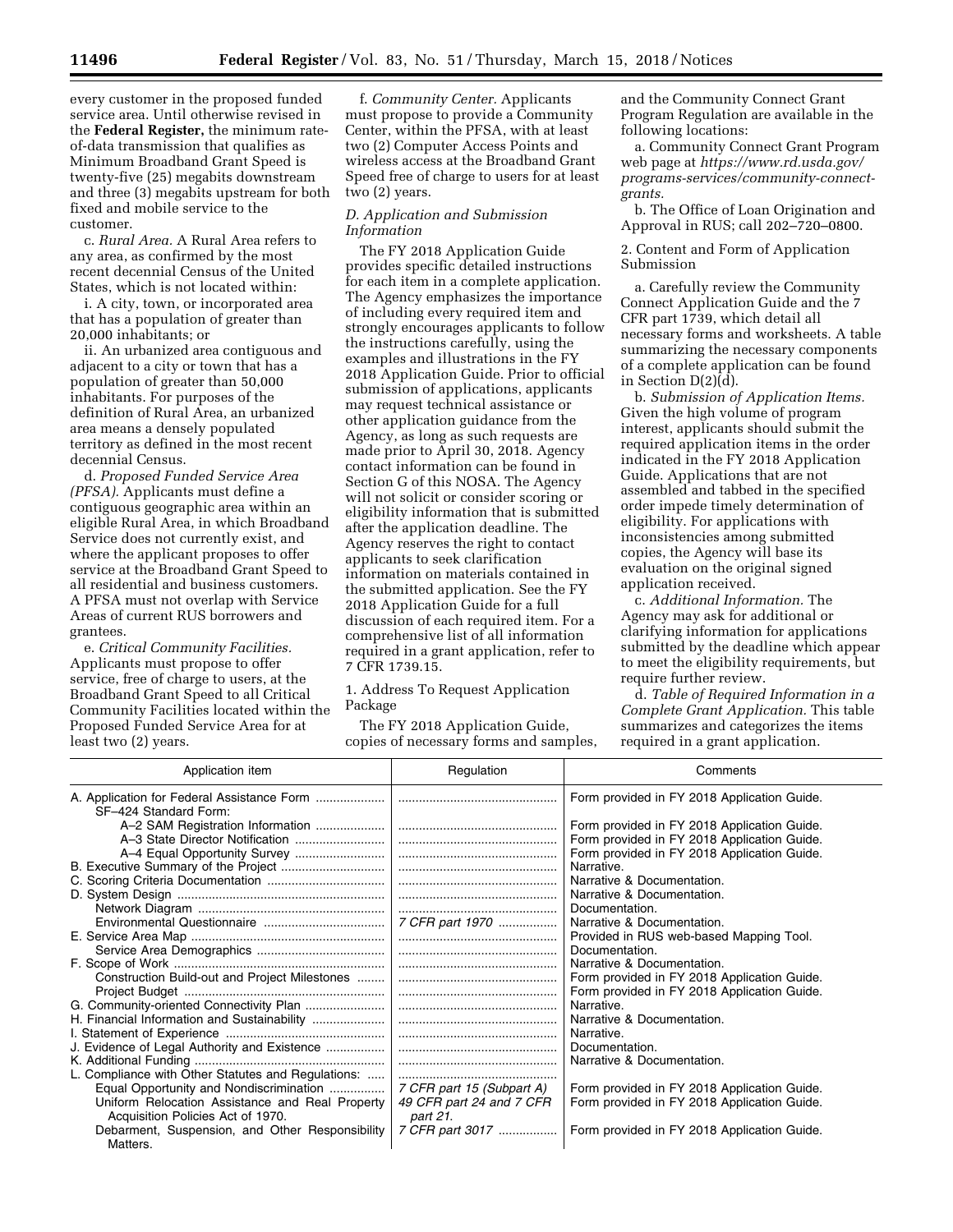| Application item                                                                              | Regulation      | Comments                                                                                                                                                                                                                                |
|-----------------------------------------------------------------------------------------------|-----------------|-----------------------------------------------------------------------------------------------------------------------------------------------------------------------------------------------------------------------------------------|
| Lobbying for Contracts, Grants, Loans, and Coop-<br>erative Agreements.                       | 7 CFR part 3018 | Form provided in FY 2018 Application Guide.                                                                                                                                                                                             |
|                                                                                               | 7 CFR part 3017 | Form provided in FY 2018 Application Guide.<br>Form provided in FY 2018 Application Guide.<br>Form provided in FY 2018 Application Guide.<br>Form provided in FY 2018 Application Guide.<br>Form provided in FY 2018 Application Guide. |
|                                                                                               | 7 CFR 1970      |                                                                                                                                                                                                                                         |
| Federal Collection Policies for Commercial Debt                                               |                 |                                                                                                                                                                                                                                         |
| Assurance Regarding Felony Conviction or Tax De-<br>linquent Status for Corporate Applicants. |                 | Form provided in FY 2018 Application Guide (corporate<br>applicants-only).                                                                                                                                                              |

#### e. *Number of copies of submitted applications.*

i. Applications submitted on paper. Submit the original application and two (2) copies to RUS.

ii. Applications submitted electronically through *Grants.gov*. Submit the electronic application once. Carefully read the FY 2018 Application Guide for guidance on submitting an electronic application. Applicants should identify and number each page in the same manner as the paper application.

3. Dun and Bradstreet Universal Numbering System (DUNS) Number

The grant applicant must supply a DUNS number as part of the application. The Standard Form 424 (SF–424) contains a field for the DUNS number. The applicant can obtain the DUNS number free of charge by calling Dun and Bradstreet. Go to *[http://](http://fedgov.dnb.com/webform) [fedgov.dnb.com/webform](http://fedgov.dnb.com/webform)* for more information on DUNS number acquisition or confirmation.

4. System for Award Management (SAM)

Prior to submitting a paper or an electronic application, the applicant must register in SAM at *[https://](https://www.sam.gov/portal/SAM/#1) [www.sam.gov/portal/SAM/#1.](https://www.sam.gov/portal/SAM/#1)* SAM registration must be active with current data at all times, from the application review throughout the active Federal grant funding period. To maintain active SAM registration, the applicant must review and update the information in the SAM database annually from the date of initial registration or from the date of the last update. The applicant must ensure that the information in the database is current, accurate, and complete.

## 5. Submission Dates and Times

a. Paper applications must be postmarked and mailed, shipped, or sent overnight no later than May 14, 2018 to be eligible for FY 2018 grant funding. Late applications, applications which do not include proof of mailing or shipping, and incomplete applications are not eligible for FY 2018

grant funding. If the submission deadline falls on Saturday, Sunday, or a Federal holiday, the application is due the next business day. In the event of an incomplete application, the Agency will notify the applicant in writing, return the application, and terminate all further action.

i. Address paper applications to the Telecommunications Program, RUS, U.S. Department of Agriculture, 1400 Independence Ave. SW, Room 2844, STOP 1597, Washington, DC 20250– 1597. Applications should be marked, ''Attention: Deputy Assistant Administrator, Office of Loan Origination and Approval.'' ii. Paper applications must show

proof of mailing or shipping by the deadline with one of the following:

A. A legibly dated U.S. Postal Service (USPS) postmark.

B. A legible mail receipt with the date of mailing stamped by the USPS.

C. A dated shipping label, invoice, or receipt from a commercial carrier.

iii. Due to screening procedures at the USDA, packages arriving via regular mail through the USPS are irradiated, which can damage the contents and delay delivery to the office. RUS encourages applicants to consider the impact of this procedure when selecting their application delivery method.

b. Electronic grant applications submitted through *Grants.gov* must be received no later than May 14, 2018 to be eligible for FY 2018 funding. Late or incomplete applications will not be eligible for FY 2018 grant funding.

i. Applications will not be accepted via fax or electronic mail.

ii. Electronic applications for grants must be submitted through the federal government's *Grants.gov* initiative at *[https://www.grants.gov/.](https://www.grants.gov/) Grants.gov*  contains full instructions on all required passwords, credentialing, and software.

iii. *Grants.gov* requires some credentialing and online authentication procedures. These procedures may take several business days to complete. Therefore, the applicant should complete the registration, credentialing, and authorization procedures at *Grants.gov* before submitting an application.

iv. *Dun and Bradstreet Data Universal Numbering System (DUNS).* The grant applicant must supply a DUNS number as part of the application. See Section D(3) of this NOSA for more information.

v. *System for Award Management (SAM). Grants.gov* requires that the applicant's organization is registered in SAM. Be sure to obtain the organization's SAM listing well in advance of the application deadline. See Section D(4) of this NOSA for more information.

vi. RUS encourages applicants who wish to apply through *Grants.gov* to submit their applications in advance of the deadline.

vii. If system errors or technical difficulties occur, use the customer support resources available at the *Grants.gov* website.

## *E. Application Review Information*

## 1. Criteria

Grant applications are evaluated for financial and technical feasibility, in accordance with 7 CFR 1739.16. An application that contains flaws that would prevent the successful implementation, operation, or sustainability of the project will not be approved for an award. In addition, grant applications are scored competitively and are subject to the criteria listed below. The maximum number of points possible is 100. See 7 CFR 1739.17 and the FY 2018 Application Guide for more information on the scoring criteria.

a. *Needs Category.* The Agency analyzes the challenges related to the following criteria and the ways in which the project proposes to address these issues (up to 50 points):

i. Economic characteristics.

- ii. Educational challenges.
- iii. Health care needs.

iv. Public safety issues.

b. *Stakeholder Involvement Category.*  The Agency analyzes the extent of the project planning, development, and support from local residents, institutions, and Critical Community Facilities (up to 40 points).

c. *Experience Category.* The Agency analyzes the management team's level of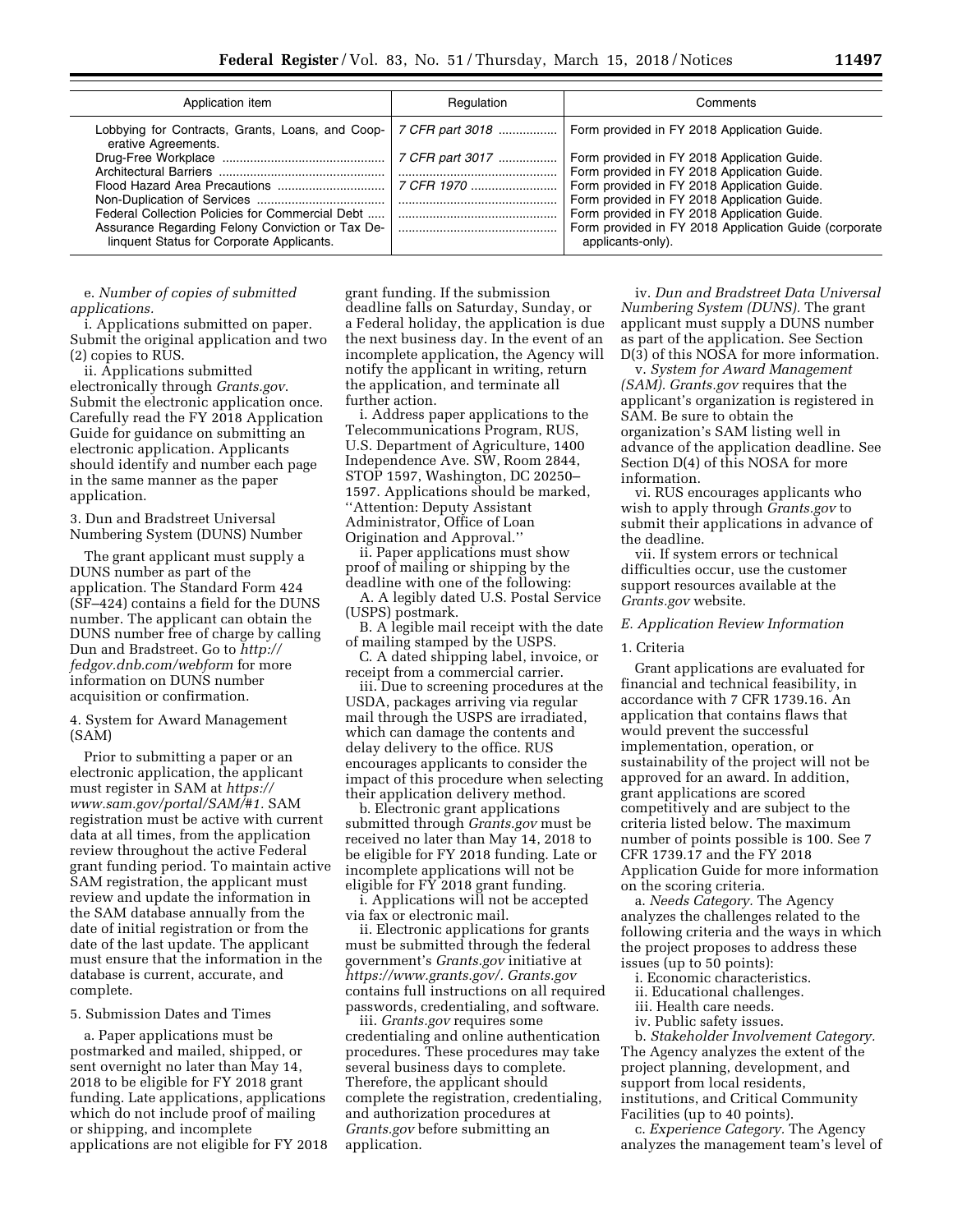experience and past success of broadband systems operation (up to 10 points).

d. In making a final selection among and between applications with comparable rankings and geographic distribution, the Administrator may take into consideration the characteristics of the Proposed Funded Service Area (PFSA), as identified in 7 CFR 1739.17(d).

#### 2. Review and Selection Process

a. Grant applications are ranked according to their final scores. RUS selects applications based on those rankings, subject to the availability of funds and consistent with 7 CFR 1739.17. It should be noted that an application receiving fewer points can be selected over an application receiving more points in the event that there are insufficient funds available to cover the costs of the higher scoring application, as stated in 7 CFR 1739.16(f).

b. Applications will be ranked and grants awarded in order until all grant funds are expended.

c. The Agency reserves the right to offer the applicant a lower amount than the amount proposed in the application, as stated in 7 CFR 1739.16(g).

## *F. Federal Award Administration Information*

1. Federal Award Notices

a. *Successful applications.* RUS notifies applicants whose projects are selected for awards by mailing or emailing a copy of the award letter. The receipt of an award letter does not authorize the applicant to commence performance under the award.

b. After sending the award letter, the Agency will send an agreement that contains all the terms and conditions, as referenced in 7 CFR 1739.18 and Section B of this NOSA. A copy of the standard agreement is posted on the RUS website at *[https://](https://www.rd.usda.gov/programs-services/community-connect-grants) [www.rd.usda.gov/programs-services/](https://www.rd.usda.gov/programs-services/community-connect-grants)  [community-connect-grants.](https://www.rd.usda.gov/programs-services/community-connect-grants)* RUS recognizes that each funded project is unique, and therefore may attach additional conditions to individual award documents. An applicant must execute and return the grant agreement with any additional items required by the agreement within the number of days specified in the selection notice letter.

2. Administrative and National Policy Requirements

The items listed in this NOSA, the Community Connect Grant Program regulation, the FY 2018 Application

Guide, and accompanying materials implement the appropriate administrative and national policy requirements, which include, but are not limited to:

a. Executing a Community Connect Grant Agreement.

b. Using Form SF 270, ''Request for Advance or Reimbursement,'' to request reimbursements (along with the submission of receipts for expenditures, timesheets, and any other documentation to support the request for reimbursement).

c. Providing annual project performance activity reports until the expiration of the award.

d. Ensuring that records are maintained to document all activities and expenditures utilizing Community Connect grant funds and matching funds (receipts for expenditures are to be included in this documentation).

e. Providing a final project performance report.

f. Complying with policies, guidance, and requirements as described in the following applicable Code of Federal Regulations, and any successor regulations:

i. 2 CFR parts 200 and 400 (Uniform Administrative Requirements, Cost Principles, and Audit Requirements for Federal Awards).

ii. 2 CFR part 417 (Nonprocurement Debarment and Suspension).

iii. 2 CFR part 180 (Government-wide Debarment and Suspension).

g. Signing Form AD–3031 (''Assurance Regarding Felony Conviction or Tax Delinquent Status for Corporate Applicants'') (for corporate applicants only).

h. Complying with Executive Order 13166, ''Improving Access to Services for Persons with Limited English Proficiency.'' For information on limited English proficiency and agency-specific guidance, go to *[https://www.LEP.gov.](https://www.LEP.gov)* 

i. Accountability and Compliance With Civil Rights Laws

#### 7 CFR 1901–E

*1901.201 Purpose.* This subpart contains policies and procedures for implementing the regulations of the Department of Agriculture issued pursuant to Title VI of the Civil Rights Act of 1964, Title VIII of the Civil Rights Act of 1968, Title IX, Section 504 of the Rehabilitation Act of 1973, Executive Order 13166, Executive Order 11246, and the Equal Credit Opportunity Act of 1974, as they relate to the Rural Development (Rural Development). Nothing herein shall be interpreted to prohibit preference to American Indians on Indian Reservations.

The policies contained in subpart E of part 1901 apply to recipients. As recipients of Federal financial assistance, borrowers are required to comply with the applicable Federal, State and local laws. Title VI of the Civil Rights Act of 1964 and Section 504 of the Rehabilitation Act prohibits discrimination by recipients of Federal financial assistance. Recipients are required to adhere to specific outreach activities. These outreach activities include, contacting community organizations and leaders that include minority leaders, advertising in local newspapers and other media throughout the entire service area, and including the nondiscrimination slogan, ''This is an Equal Opportunity Program. Discrimination is prohibited by Federal Law," in methods that may include, but not be limited to, advertisements, public broadcasts, and printed materials, such as, brochures and pamphlets. All recipients must submit and have on file a valid Form RD 400–1, ''Equal Opportunity Agreement,'' and RUS Form 266 or RD Form 400–4, ''Assurance Agreement.''

By signing Form 400–4 or 266, Assurance Agreement recipients affirm that they will operate the program free from discrimination. The recipient will maintain the race and ethnic data on the board members and beneficiaries of the program. The Recipient will provide alternative forms of communication to persons with limited English proficiency. The Agency will conduct Civil Rights Compliance Reviews on recipients to identify the collection of racial and ethnic data on Program beneficiaries. In addition, the Compliance review will ensure that equal access to the Program benefits and activities are provided for persons with disabilities and language barriers.

#### 3. Reporting

a. *Performance reporting.* All recipients of Community Connect Grant Program financial assistance must provide annual performance activity reports to RUS until the project is complete and the funds are expended. A final performance report is also required. This report may serve as the last annual report. The final report must include an evaluation of the success of the project in meeting the Community Connect Grant Program objectives. See 7 CFR 1739.19 and 2 CFR 200.328 for additional information on these reporting requirements.

b. *Financial reporting.* All recipients of Community Connect Grant Program financial assistance must provide an annual audit, beginning with the first year in which a portion of the financial